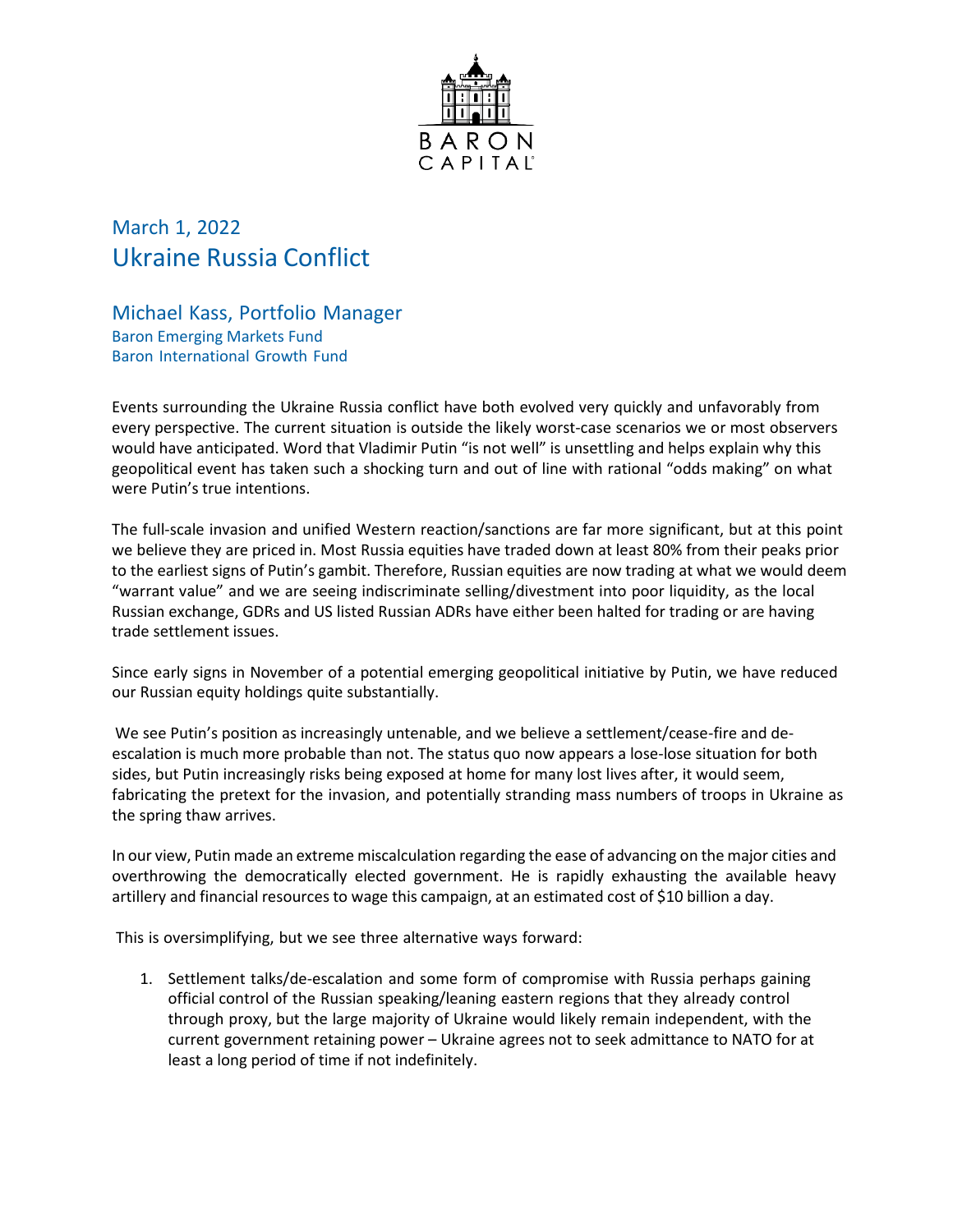

- 2. Putin presses on and likely suffers more loss of life, while recently imposed harsh sanctions inflict great pain on the Russian population and the oligarchs. Popular support for Putin erodes and he becomes increasingly paranoid and vulnerable which could lead to a loss of power in some form.
- 3. Russian military successfully advances on the major cities in Ukraine, installs a Russia-friendly puppet government but then must manage a 40 million population−the majority of which does not support the government and seeks a return to democracy.

While there are other remote possibilities, we think scenario 1 is the most likely given current information as of February 28, and talks are already ongoing. We see a more limited decline in the ruble and global equities than what was feared, and tepid rally in oil/commodities as validation that a relatively near-term settlement isthe most likely scenario for now. Scenario 1 would likely result in some recovery in Russian and related equities though not near the levels pre-existing the conflict.

Scenario 2 is much lesslikely in our view, but diminished power or a dismissal of Putin could trigger a much greater asset recovery.

Scenario 3 appears more likely on the margin as of March 1. This scenario would result in equities remaining at warrant value or moving lower as more institutions look to exit, though we are now talking about the remaining ~20% or less of original value.

Again, this is a fluid situation so we will send updates as events unfold.

 Baron Capital has committed to divesting from all Russian securities as soon as possible. As of February 28, 2022, the total percentage of Russian securities owned across all Baron Funds constitutes .02% of assets.

| Security                     | <b>BEMF Weight</b> | <b>BIGF Weight</b> |
|------------------------------|--------------------|--------------------|
| Fix Price Group Ltd.         | 0.05%              |                    |
| Novatek PISC                 | 0.15%              | 0.05%              |
| Ozon Holdings PLC            | 0.14%              |                    |
| PJSC Polyus                  | 0.19%              |                    |
| Sberbank of Russia PJSC      | 0.03%              | 0.01%              |
| <b>TCS Group Holding PLC</b> | 0.02%              | 0.02%              |
| Yandex NV                    | 0.11%              |                    |
| Totals                       | 0.69%              | 0.08%              |

## Baron Emerging Market Funds and Baron International Growth Fund Russian securities as of 2/28/22

*Investors should consider the investment objectives, risks, and charges and expenses of the investment carefully before investing. The prospectus and summary prospectuses contain this and other information about the Funds. You may obtain them from the Funds' distributor, Baron Capital, Inc., by calling 1-800- 99BARON or visiting [www.BaronFunds.com.](http://www.baronfunds.com/) Please read them carefully before investing.*

**Risks**: Non-U.S. investments may involve additional risks to those inherent in U.S. investments, including exchange-rate fluctuations, political or economic instability, the imposition of exchange controls,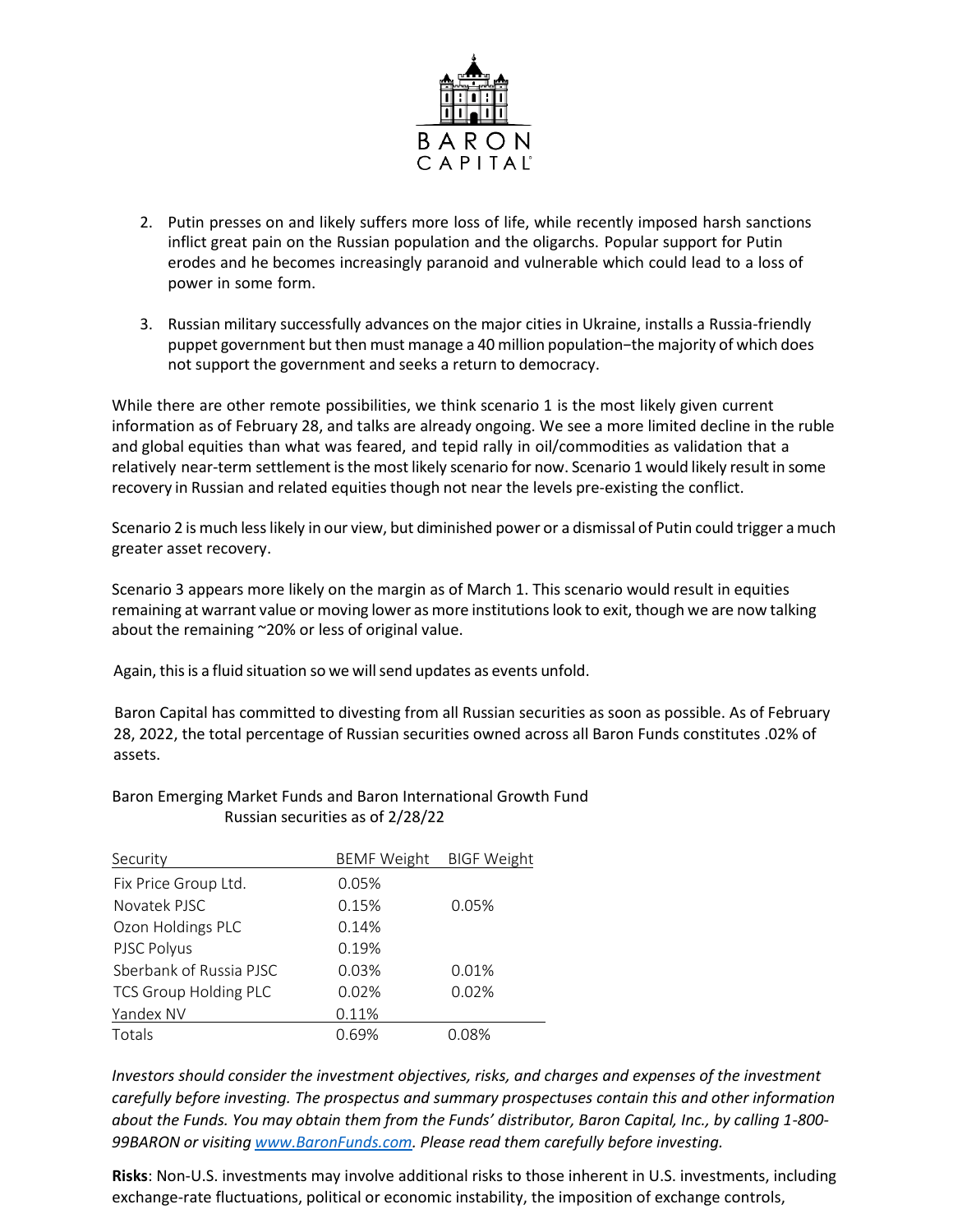expropriation, limited disclosure and illiquid markets. This may result in greater share price volatility. In addition to the general stock market risk that securities may fluctuate in value, investments in